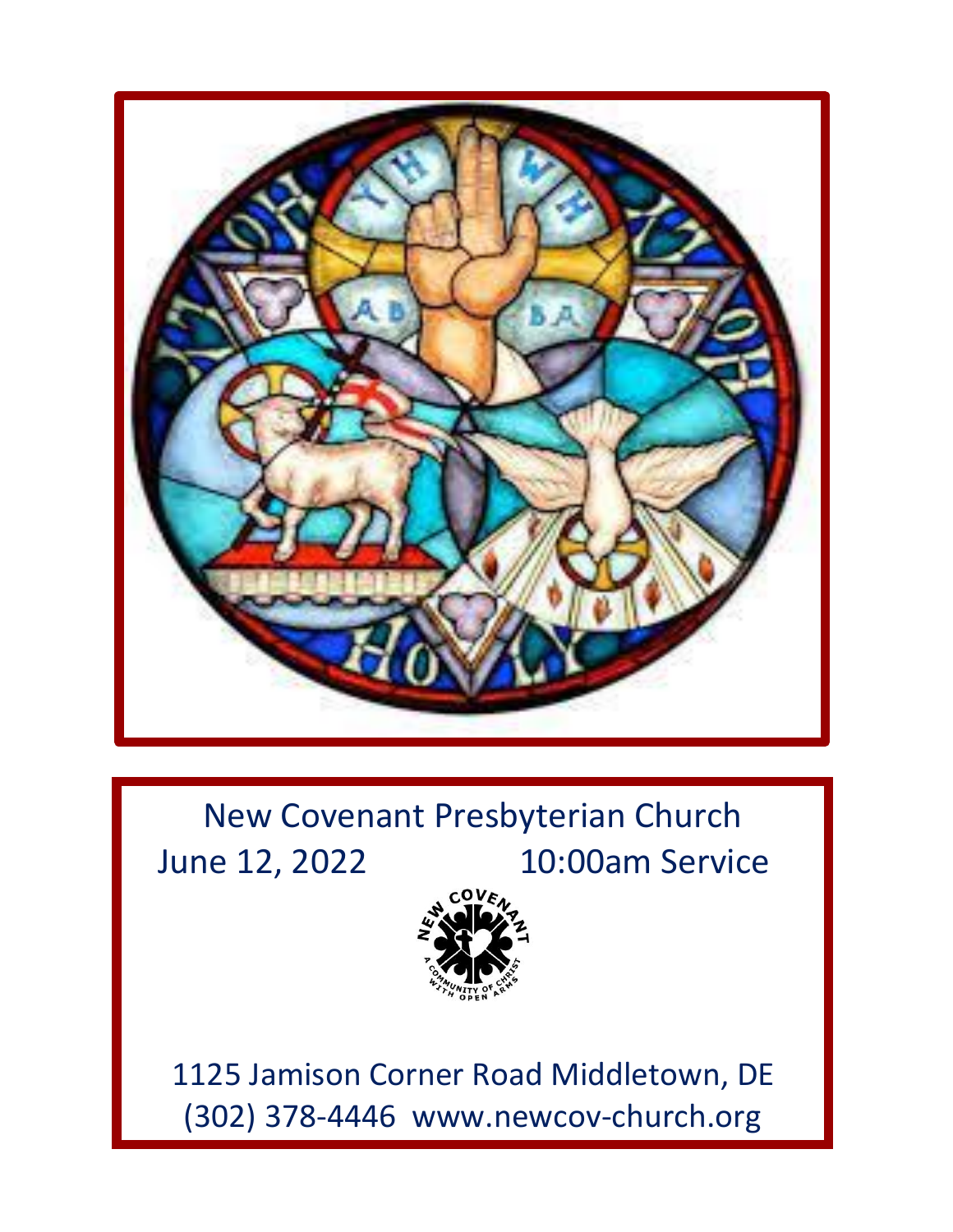# The Worship of God June 5, 2022 Pentecost Sunday

## **Welcome and Announcements** *Lay Leader: Donna Casey*

## **Sharing Our Vision**

## **Preparing Ourselves for Worship During the Musical Prelude …**

*"The Holy Spirit is the Spirit of God Not a third god, nor one-third of God, But God relating to us in – Inspiration and guidance Strength and judgement, Redemption, and the renewing of our minds, Always and forever, Unlimited, unbound Unfettered and unpredictable. Come, Lord, come, as you deem best."* - Lee Phillips in *Alive, May 1976*



## Preparing to Meet God

## **Call to Worship**

- L: We have gathered today –
- *P: To worship the one, true, living God.*
- L: We are not here to escape from the world.
- *P: We are here to gain a new perspective on the world – to reconsider our view of the world, and to discover God's view of it. We are here to think more deeply about God, and the world God created.*
- L: Let us consider ourselves in relation to God to God's world around us and then let us respond accordingly.
- **P: Let us praise God for what we have discovered in creation, in our neighbors, and in ourselves. Praise God from whom all blessings flow!**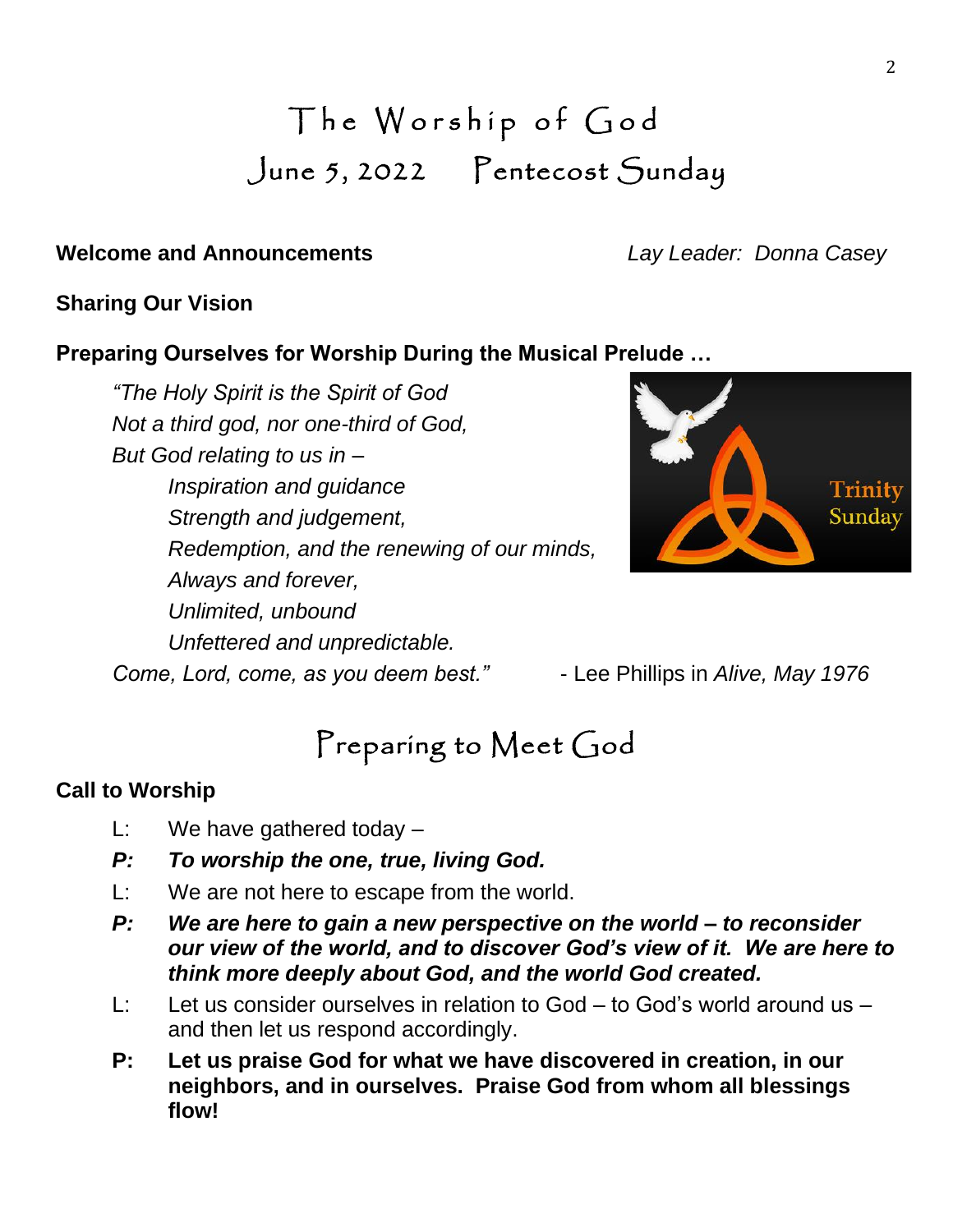*1-All creatures of our God and King, Lift up your voice and with us sing, Alleluia! Alleluia! Thou burning sun with golden beam Thou silver moon with softer gleam, Alleluia! Alleluia!*

*3-Thou flowing water, pure and clear, Make music for thy Lord to hear, Alleluia! Alleluia! Thou fire so masterful and bright, That givest us both warmth and light, Alleluia! Alleluia!*

*2-Thou rushing wind that art so strong, Ye clouds that sail in heaven along, O sing ye! Alleluia! Thou rising morn, in praise rejoice, Ye lights of evening, find a voice! Alleluia! Alleluia!*

*4-Thou fertile earth, that day by day Unfoldest blessings on your way, O sing ye! Alleluia! The flowers and fruits that in thee grow, Let them God's glory also show! Alleluia! Alleluia!*

## **Prayer of Confession** *Lay Leader*

*Almighty God, in Jesus Christ you called us to be a servant people, but we do not do what you command. We are often silent when we should speak, and useless when we could be useful. We are lazy servants at times, timed and heartless, who turn neighbors away from your love by our witness. Have mercy on us, O God, and free us from sin. And now, holy God, we turn to you in silent prayer to share our concerns and to seek your forgiveness….Amen.*

### **Assurance of Pardon:**

- L: Hear the Good News: There is no sin so terrible that God's love cannot forgive it.
- *P: Praise God whose love and grace abound!*
- L: Friends, believe the Good News of the Gospel -
- *P: In Jesus Christ, we are forgiven!*

**Children's Message**

## Meeting God in the Word

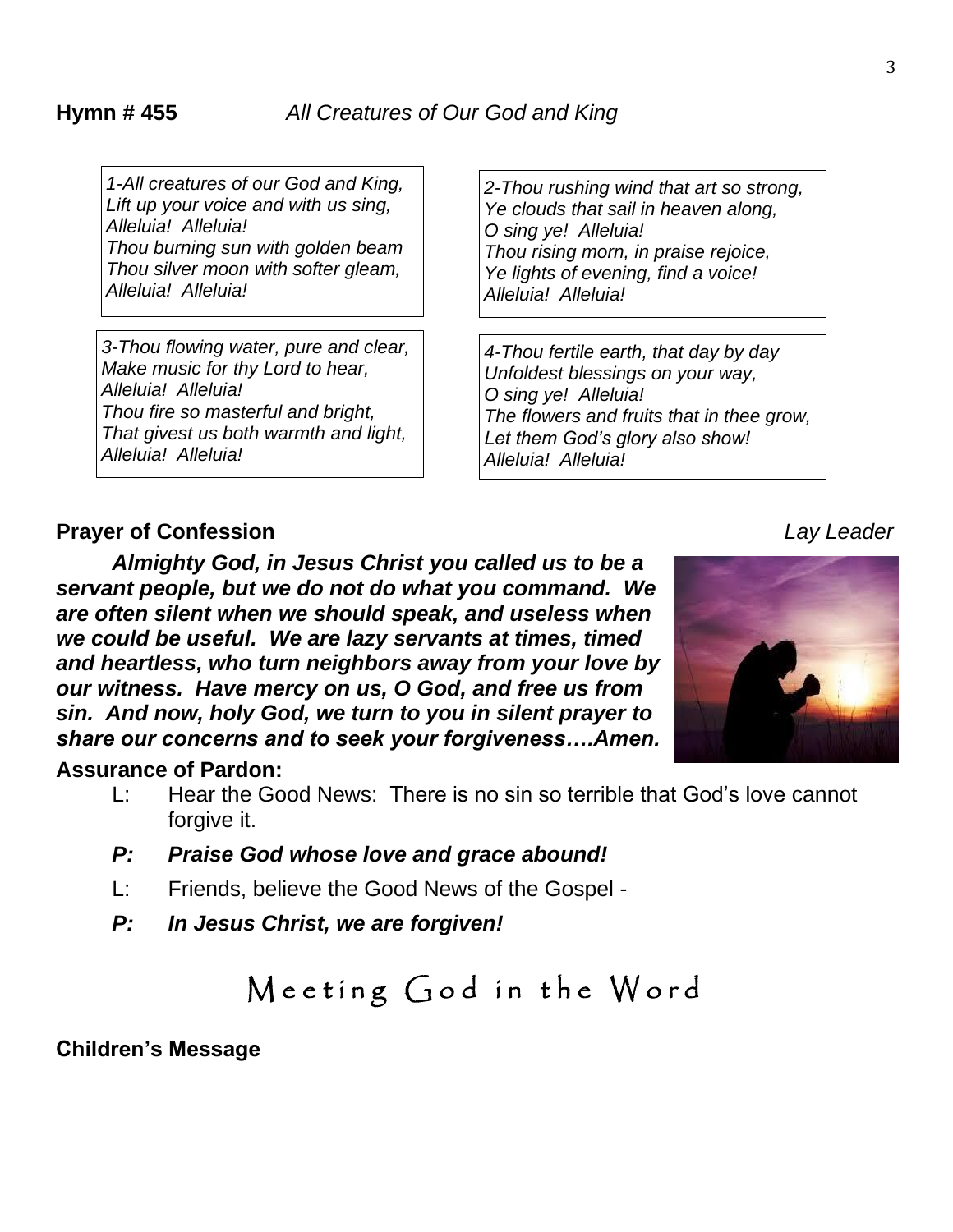

*So then, brothers and sisters, we are debtors, not to the flesh, to live according to the flesh - for if you live according to the flesh, you will die; but if by the Spirit you put to death the deeds of the body, you will live. For all who are led by the Spirit of God are children of God. For you did not receive a spirit of slavery to fall back into fear, but you have received a spirit of adoption. When we cry, 'Abba! Father!' it is that very Spirit bearing witness with our spirit that we are children of God, and if children, then heirs, heirs of God and joint heirs with Christ - if, in fact, we suffer with him so that we may also be glorified with him.*

L: This is the Word of the Lord. *P: Thanks be to God.*

**Special Music** *Victory Road Choir*

**Second Lesson** *John 16: 12-15 Guided by the Spirit Carol*



*'I still have many things to say to you, but you cannot bear them now. When the Spirit of truth comes, he will guide you into all the truth; for he will not speak on his own, but will speak whatever he hears, and he will declare to you the things that are to come. He will glorify me, because he will take what is mine and declare it to you. All that the Father has is mine. For this reason I said that he will take what is mine and declare it to you.*

L: This is the Word of the Lord. *P: Thanks be to God.*

**Sermon** *Baptism – a Truly Trinitarian Event*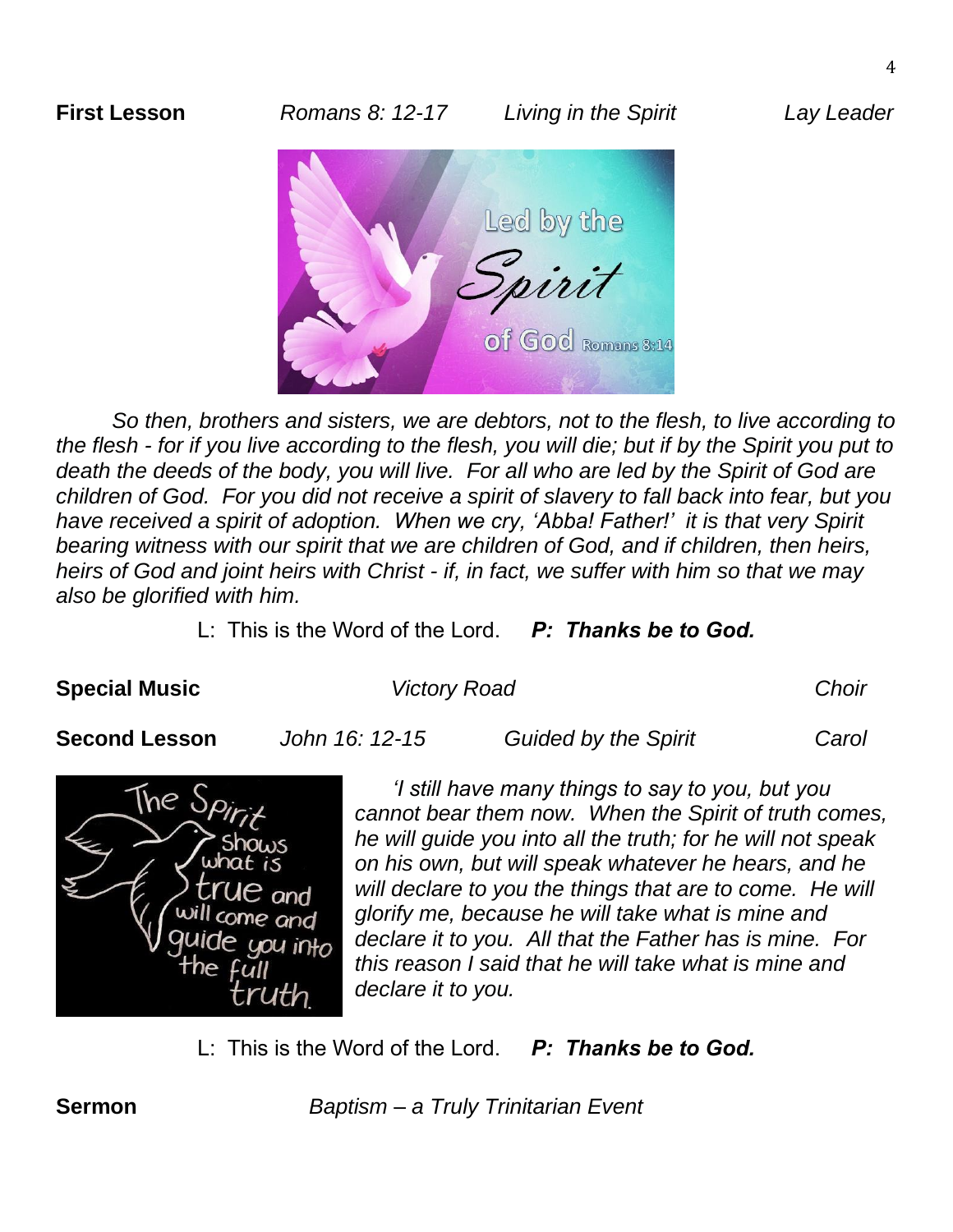## Responding to the Word

| <b>Hymn</b>                                                                                                                                                                                                      | Shine, Jesus, Shine                                                                                                                                                                                                                                     |
|------------------------------------------------------------------------------------------------------------------------------------------------------------------------------------------------------------------|---------------------------------------------------------------------------------------------------------------------------------------------------------------------------------------------------------------------------------------------------------|
| 1-Lord, the light of your love is shining<br>In the midst of the darkness, shining.<br>Jesus, Light of the world, shine upon us.<br>Set us free by the truth you now bring us;<br>Shine on me, shine on me.<br>R | 3-As we gaze on your kingly brightness,<br>So our faces display your likeness,<br>Ever changing from glory to glory,<br>Mirrored here may our lives tell your story:<br>Shine on me, shine on me.<br>R                                                  |
| 2-Lord, I come to your awesome presence,<br>From the shadows into your radiance;<br>By the blood I may enter your brightness;<br>Search me, try me, consume all my darkness:<br>Sine on me, shine on me.<br>R    | Refrain:<br>Shine, Jesus, shine, fill this land with<br>the Father's glory.<br>Blaze, Spirit, blaze, set our hearts on fire.<br>Flow, river, flow, flood the nations with<br>grace and mercy.<br>Send forth your Word, Lord, and let there<br>be light! |

## **Litany of Faith**

- L: O God, how full of wonder you are!
- *P: We see the reflections of your beauty, and hear the sounds of your majesty, wherever we turn.*
- L: Even the babbling of babies and the laughter of children, spell your name in indefinable syllables.
- *P: When we gaze into star-studded skies, and attempt to comprehend the vast distances,*
- L: We contemplate in utter amazement our Creator's concern for us.
- *P: We are dumbfounded that you should care so personally about each of us.*
- L: And yet, you have made us in your image. And you have called us to be your children. You have even chosen and ordained us to be your partners in ministry.
- *P: You have assigned to us the fantastic responsibility of carrying on your creative activity in the world.*
- *A: O God, how full of wonder and splendor you are!*

## **Prayers of the People and the Lord's Prayer**

**Cares** *I cast all my cares upon you. I lay all of my burdens down at your feet.* **Chorus** *And anytime I don't know what to do, I case all my cares upon you.* **The Call to Celebrate Our Gifts**

*Prayer of Dedication: This offering we bring to you, O God, not only as an offering from our hands, but also as an expression of praise from our hearts, and thanksgiving from our minds. As you bless our gifts, send your blessing upon us and help us to make an offering of our lives to your glory. Amen.*